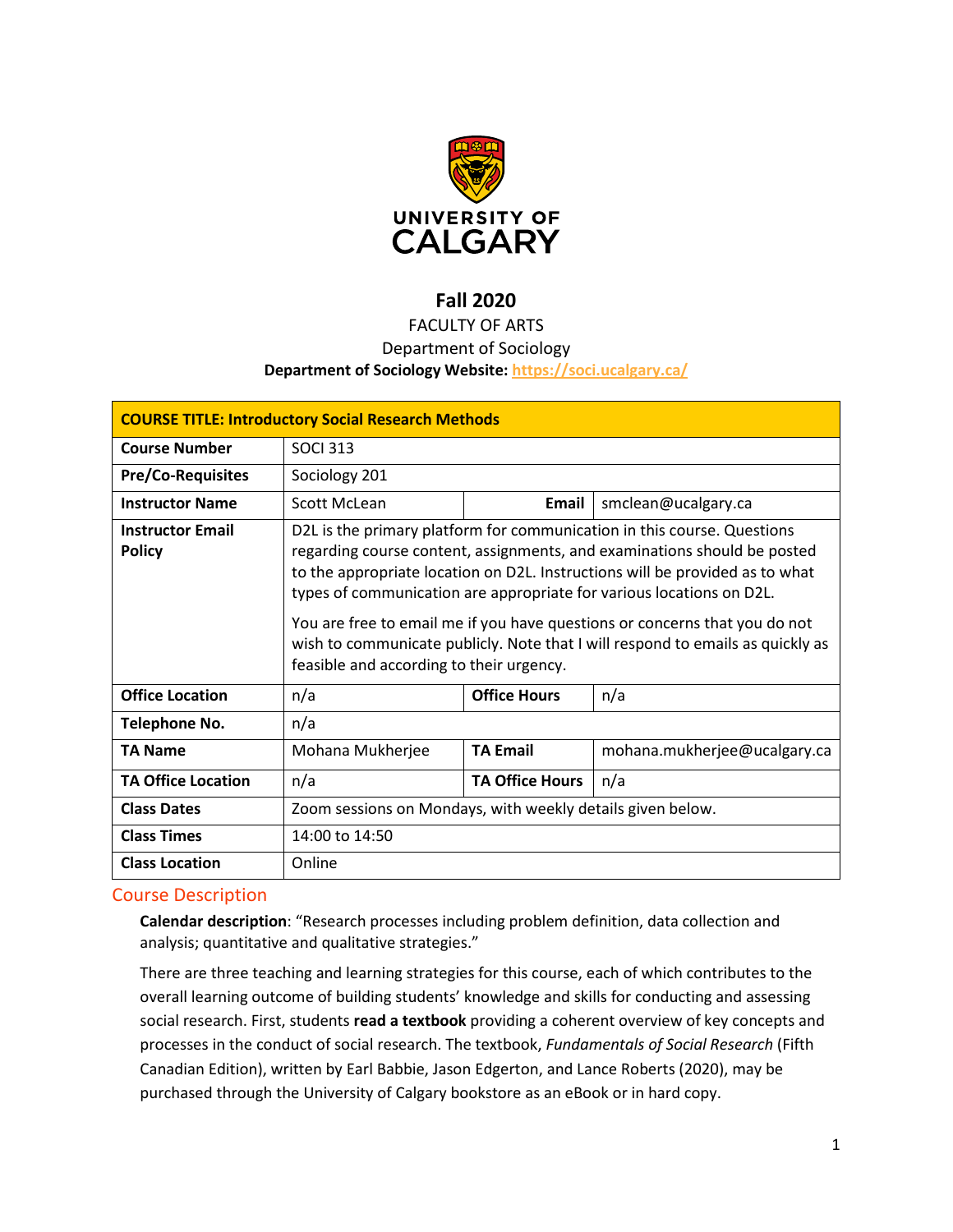Second, students **listen to lectures** designed to illustrate themes and research processes introduced in the textbook. Lectures will focus on sociological research about patterns of discrimination and racism faced by people of color in North America. Each lecture is associated with a published article that students may access online, free of charge, through the University of Calgary Library. Textbook readings and lectures are the foundation for two examinations worth 50% of the final grade for the course.

Third, students **complete six laboratory assignments** that address major components of the process of conducting social research. Substantively, this hands-on work focuses on understanding and explaining gender differences in enrolment at the University of Calgary. The instructor provides detailed instructions for each of the six assignments through D2L. These assignments account for 50% of the final grade for the course.

## Course Objectives/Learning Outcomes

- 1. To understand key differences between empirical sociological research and other means of describing and explaining social reality.
- 2. To become aware of ethical issues in social research.
- 3. To learn the major elements of sociological research design.
- 4. To understand processes of conceptualization and operationalization, and recognize the roles of indexes, scales, and typologies in social research.
- 5. To understand the role and importance of sampling in social research, and recognize various approaches to sampling.
- 6. To compare and contrast five modes of observation in social research (experiments; survey research, non-reactive research, field research, and qualitative interviewing), and to distinguish between the purposes, questions, and contexts in which various modes of observation are more and less appropriate.
- 7. To become aware of basic guidelines and processes for undertaking the analysis of qualitative and quantitative data.
- 8. To practice, through a series of laboratory assignments, each of the following components of the process of social research:
	- i. Identifying social issues.
	- ii. Constructing alternative explanations for social issues.
	- iii. Designing survey research.
	- iv. Designing field research and/or qualitative interviews.
	- v. Undertaking quantitative data analysis.
	- vi. Undertaking qualitative data analysis.

## Course Format

Due to the COVID-19 pandemic, this course will be delivered without face-to-face instruction. Students are expected to be available for sessions to be facilitated via teleconference on Mondays from 14:00 to 14:50. All other instruction will take place via D2L.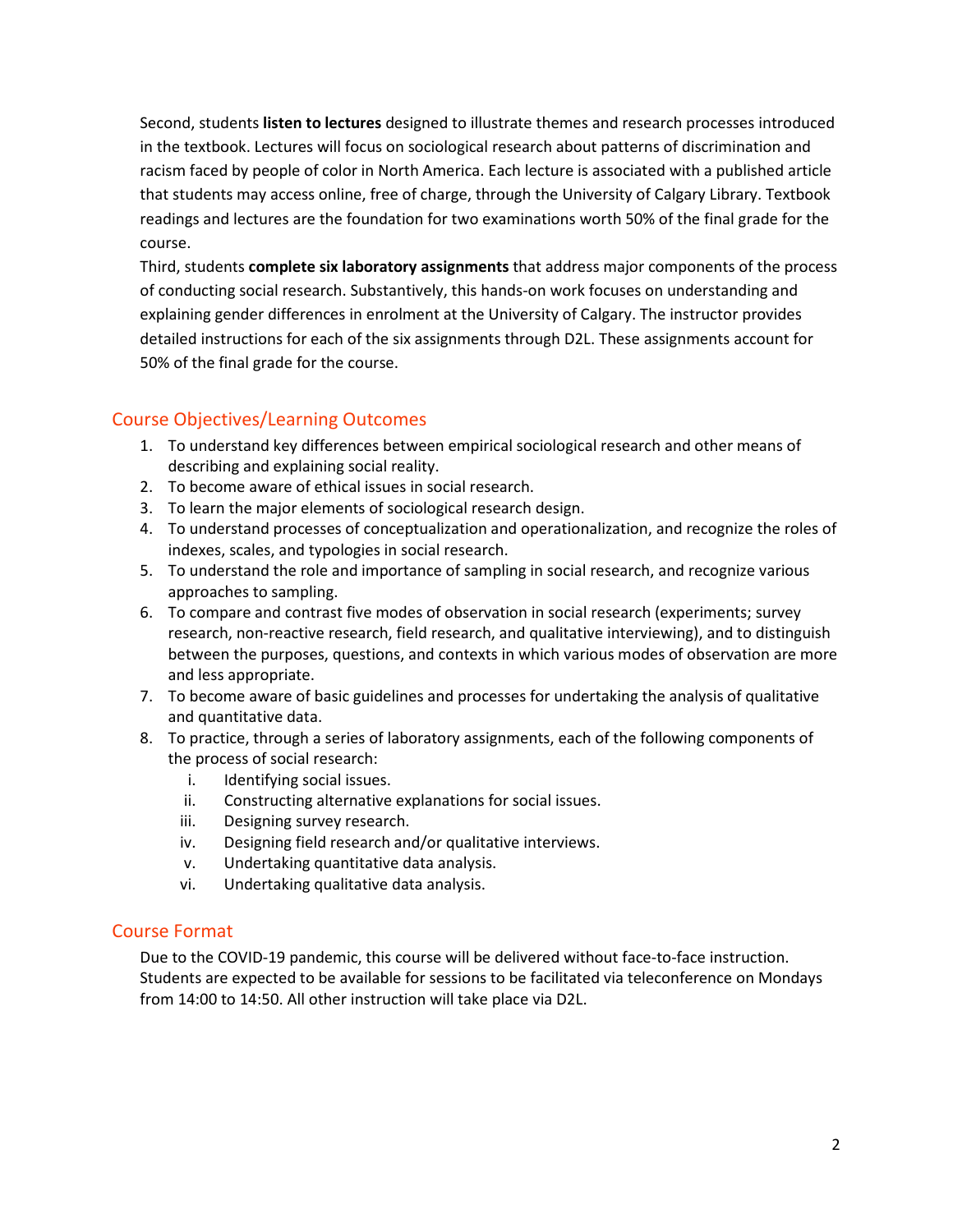## Learning Resources

The textbook, *Fundamentals of Social Research* (Fifth Canadian Edition), written by Earl Babbie, Jason Edgerton, and Lance Roberts (2020), may be purchased through the University of Calgary bookstore as an eBook or in hard copy. Optional readings are available online through the University of Calgary Library. Resources for laboratory assignments will be distributed via D2L.

## Learning Technologies and Requirements

There is a D2L site for this course, which contains all relevant class resources and materials (see d2L.ucalgary.ca). Given that this course is delivered remotely, you must have reliable access to the following technology:

- A computer with a supported operating system, as well as the latest security, and malware updates;
- A current and updated web browser;
- Webcam (built-in or external);
- Microphone and speaker (built-in or external), or headset with microphone;
- Current antivirus and/or firewall software enabled;
- Broadband (stable) internet connection.

Note that most current laptops will have a built-in webcam, speaker and microphone.

## Schedule of Lectures and Readings

#### **Synopsis**

| Week / textbook chapters              | <b>Optional reading</b> | Laboratory activity             |
|---------------------------------------|-------------------------|---------------------------------|
| 1: Inquiry, Paradigms, Ethics         |                         |                                 |
| 2: Research Design                    | Nix et al. (2017)       | 1: Issue identification         |
| 3: Conceptualization etc.             | Logan et al. (2012)     | 1: Issue identification due     |
| 4: Sampling / Survey research         | <b>Godley (2018)</b>    | 2: Alternative explanations     |
| 5: Experiments                        | Pager et al. (2009)     | 2: Alternative explanations due |
| 6: Take home exam 1                   |                         | 3: Survey design                |
| 7: Field Research                     | Hardie et al. (2013)    | 3: Survey design due            |
| 8: Qualitative Interviews             | Ispa-Landa (2013)       | 4: Field research / Interviews  |
| 9: Nonreactive Research               | Hastings et al. (2020)  | 4: Field res. / Interviews due  |
| 10: Quantitative Analysis             | (term break)            | 5: Quantitative analysis        |
| 11: Multivariate Analysis, Statistics | Gosine (2000)           | 5: Quantitative analysis due    |
| 12: Qualitative Analysis              | Creese (2019)           | 6: Qualitative analysis         |
| 13: Reading & Writing                 |                         | 6: Qualitative analysis due     |
| 14: Take home exam 2                  |                         |                                 |

### **Week 1 (September 7 – 13)**

- Start of classes on September 8. No videoconference session this week.
- Textbook readings:
	- o Chapter 1: Human Inquiry and Science
	- o Chapter 2: Paradigms, Theory, and Research
	- o Chapter 3: Ethical Issues for Social Researchers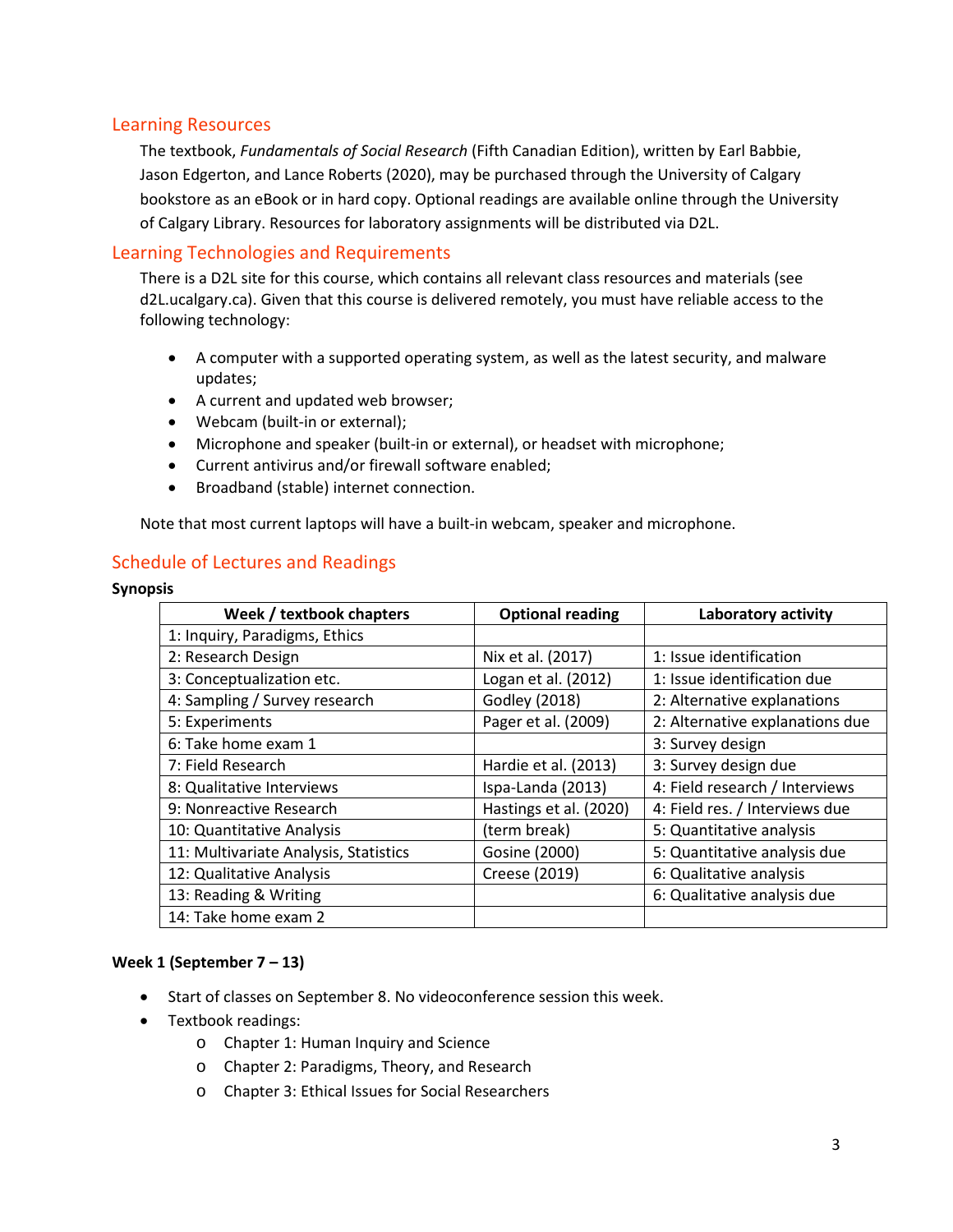## **Week 2 (September 14 – 20)**

- Videoconference session on September 14 at 14:00.
	- o Lecture: introduction and overview of the course / sociological ways of seeing
	- o Lecture: illustration of empirical research as a means to avoid the shortcomings of everyday knowledge about social reality
	- o Question and answer session
- Textbook reading:
	- o Chapter 4: Research Design and the Logic of Causation
- Optional reading:
	- o Justin Nix, Bradley Campbell, Edward Byers & Geoffrey Alpert (2017) A bird's eye view of civilians killed by police in 2015: Further evidence of implicit bias. *Criminology & Public Policy*, 16 (1) 309-340.
- Laboratory work:
	- o Assignment 1 (Issue Identification) introduced on September 14.

### **Week 3 (September 21 – 27)**

- Videoconference session on September 21 at 14:00.
	- o Lecture: Illustration of research design and the use of typologies
	- o Question and answer session
- Textbook reading:
	- o Chapter 5: Conceptualization, Operationalization, and Measurement
- Optional reading:
	- o John Logan, Elisabeta Minca & Sinem Adar (2012) The geography of inequality: why separate means unequal in American public schools. *Sociology of Education,* 85 (3) 287- 301.
- Laboratory work:
	- o Assignment 1 (Issue Identification) due on September 23 by noon.

### **Week 4 (September 28 – October 4)**

- Videoconference session on September 28 at 14:00.
	- o Lecture: illustration of survey research
	- o Question and answer session
- Textbook readings:
	- o Chapter 6: The Logic of Sampling
	- o Chapter 8: Survey Research
- Optional reading:
	- o Jenny Godley (2018) Everyday discrimination in Canada: Prevalence and patterns. *Canadian Journal of Sociology*, 43 (2) 111-142.
- Laboratory work:
	- o Assignment 2 (Alternative Explanations) introduced on September 28.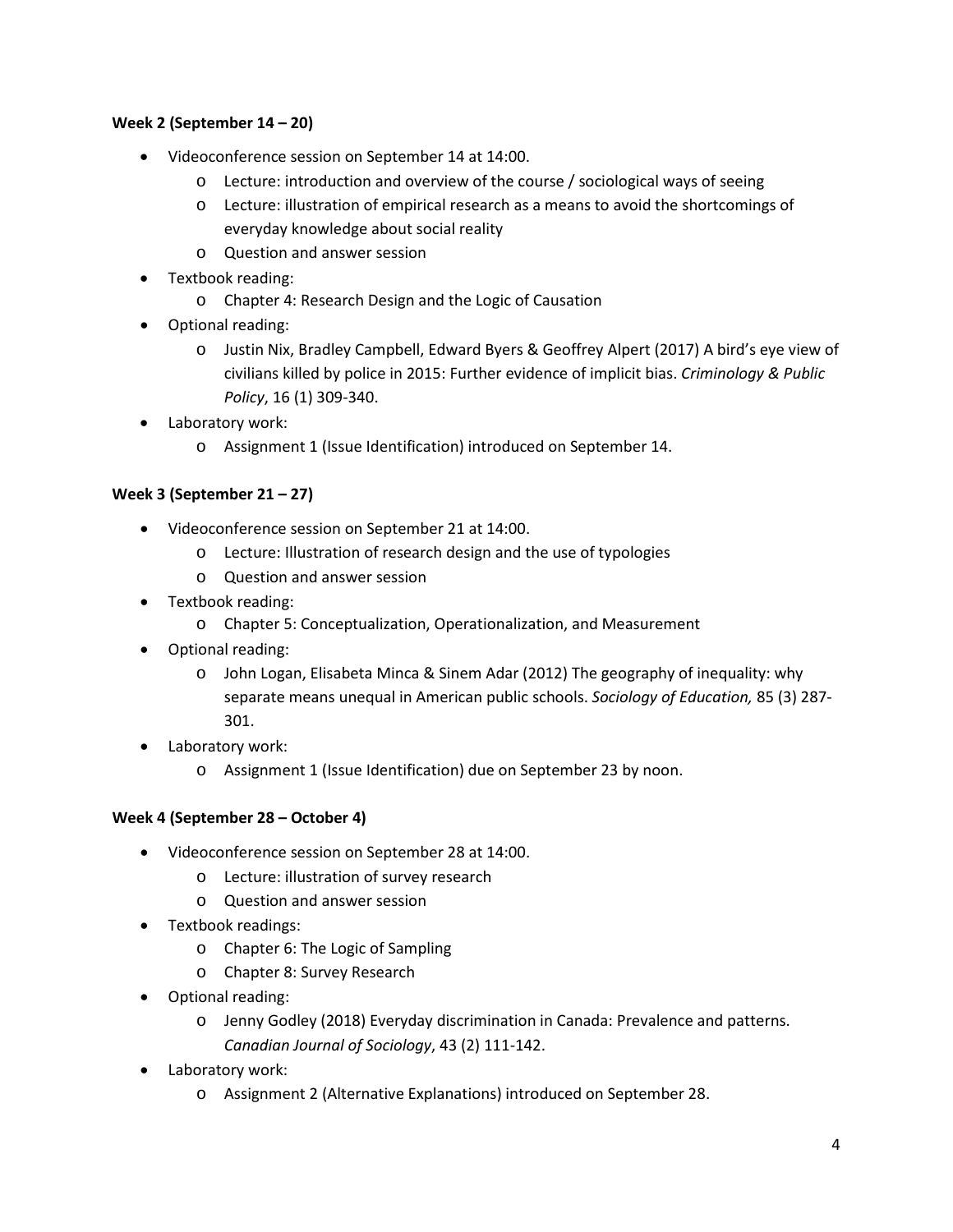### **Week 5 (October 5 – 11)**

- Videoconference session on October 5 at 14:00.
	- o Lecture: illustration of experimental research
	- o Question and answer session
- Textbook reading:
	- o Chapter 7: Experiments
- Optional reading:
	- o Devah Pager, Bruce Western & Bart Bonikowski (2009) Discrimination in a low-wage labor market: A field experiment. *American Sociological Review*, 74 (5) 777-799.
- Laboratory work:
	- o Assignment 2 (Alternative Explanations) due on October 7 by noon.
	- o Assignment 3 (Survey Design) introduced on October 5 due to holiday on October 12.

## **Week 6 (October 12 – 18)**

- No videoconference session October 12 due to Thanksgiving Day.
- **Take home examination** released October 13 at noon and due October 17 at noon.
- Laboratory work:
	- o Assignment 3 (Survey Design) to be due during week 7.

### **Week 7 (October 19 – 25)**

- Videoconference session on October 19 at 14:00.
	- o Lecture: Illustration of field research
	- o Question and answer session
- Textbook reading:
	- o Chapter 10: Field Research
- Optional reading:
	- o Halliday-Hardie, Jessica & Karolyn Tyson, 2013. Other people's racism: Race, rednecks, and riots in a Southern high school. *Sociology of Education,* 86 (1) 83-102.
- Laboratory work:
	- o Assignment 3 (Survey Design) due on October 21 by noon.

### **Week 8 (October 26 – November 1)**

- Videoconference session on October 26 at 14:00.
	- o Lecture: Illustration of qualitative interviews
	- o Question and answer session
- Textbook reading:
	- o Chapter 11: Qualitative Interviewing
- Optional reading: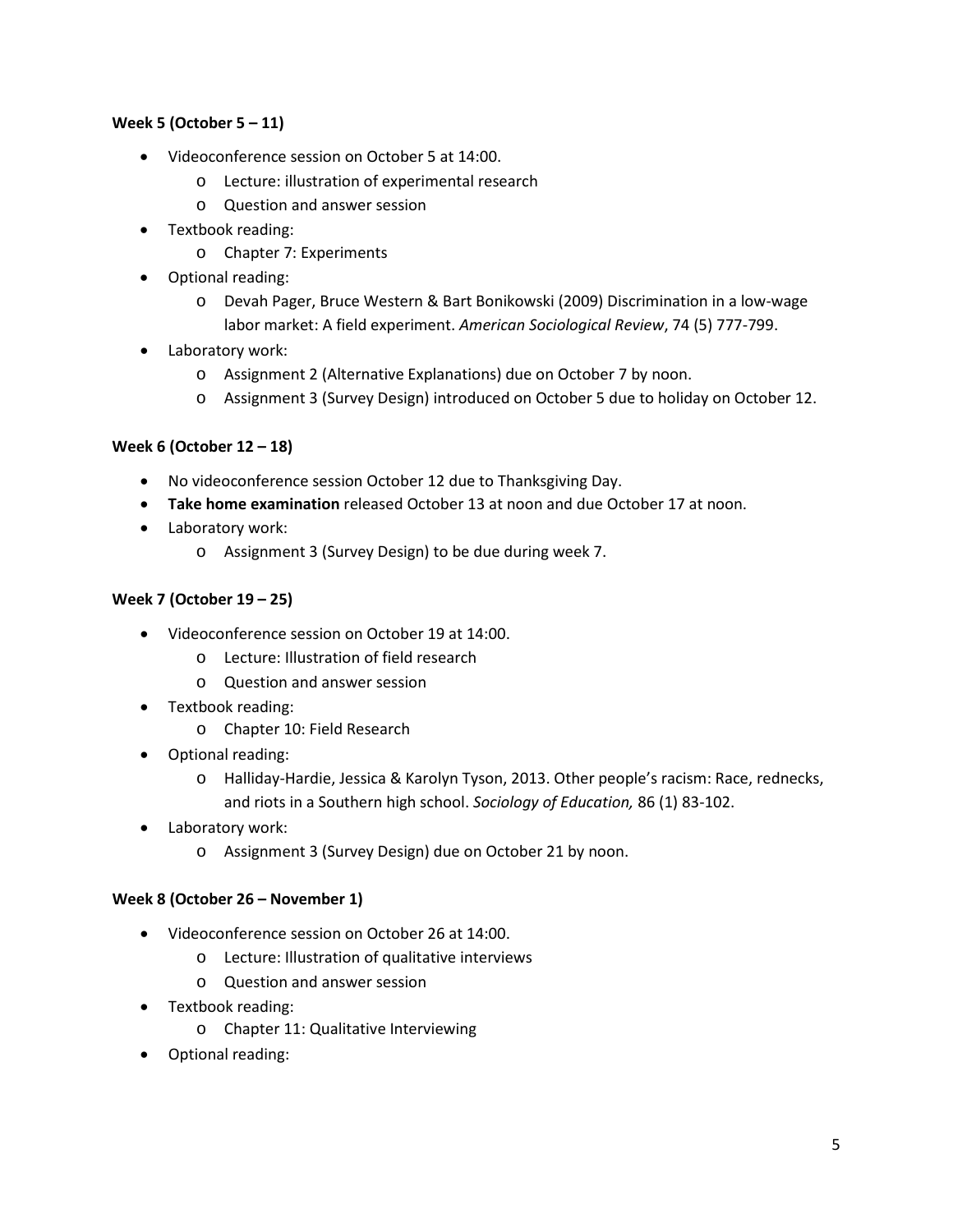- o Ispa-Landa, Simone (2013) Gender, race, and justifications for group exclusion: Urban black students bussed to affluent suburban schools. *Sociology of Education,* 86 (3) 218- 233.
- Laboratory work:
	- o Assignment 4 (Field Research / Qualitative Interviews) introduced October 26.

## **Week 9 (November 2 – 8)**

- Videoconference session on November 2 at 14:00.
	- o Lecture: Illustration of non-reactive research
	- o Question and answer session
- Textbook reading:
	- o Chapter 9: Nonreactive Research
- Optional reading:
	- o Hastings, Colin, Eric Mykhalovskiy, Chris Sanders & Laura Bisaillon (2020) Disrupting a Canadian prairie fantasy and constructing racial otherness: An analysis of news media coverage of Trevis Smith's criminal HIV non-disclosure case. *Canadian Journal of Sociology*, 45(1) 1-22.
- Laboratory work:
	- o Assignment 4 (Field Research / Qualitative Interviews) due on November 4 by noon.
	- o Assignment 5 (Quantitative Analysis) introduced on November 2 due to term break.

### **Week 10 (November 9 – 15)**

- No videoconference session November 9 due to term break.
- Textbook reading:
	- o Chapter 14: Quantitative Data Analysis
	- o Chapter 15: The Logic of Multivariate Analysis

## **Week 11 (November 16 – 22)**

- Videoconference session on November 16 at 14:00.
	- o Lecture: illustration of quantitative analysis
	- o Question and answer session
- Textbook readings:
	- o Chapter 16: Social Statistics
- Optional reading:
	- o Gosine, Kevin (2000) Revisiting the notion of a 'recast' vertical mosaic in Canada: Does a post-secondary education make a difference? *Canadian Ethnic Studies*, 32 (3) 89-104.
- Laboratory work:
	- o Assignment 5 (Quantitative Analysis) due on November 18 by noon.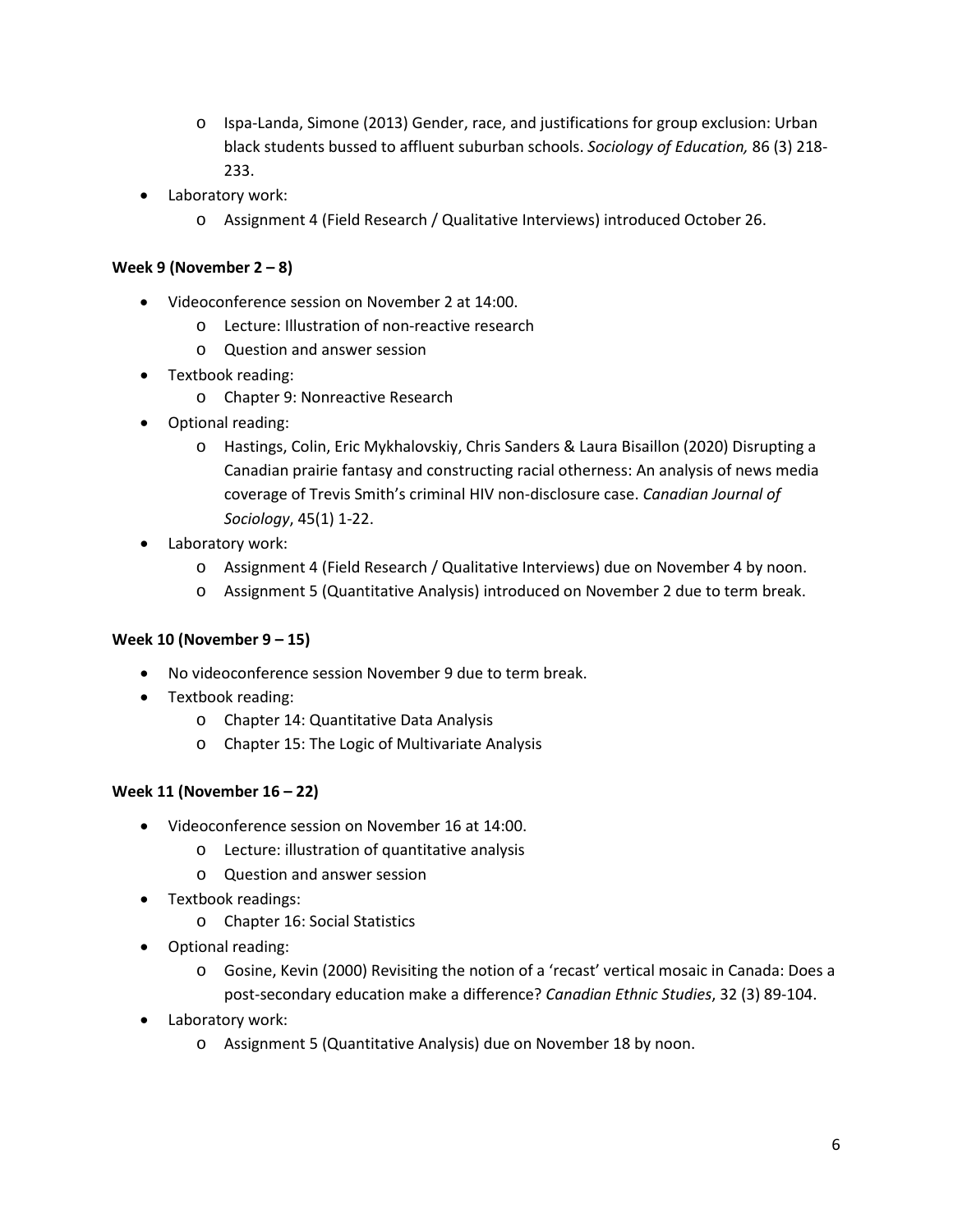### **Week 12 (November 23 – 29)**

- Videoconference session on November 23 at 14:00.
	- o Lecture: Illustration of qualitative analysis
	- o Question and answer session
- Textbook readings:
	- o Chapter 13: Qualitative Data Analysis
	- o Chapter 17: Reading, Designing and Writing Social Research
- Optional reading:
	- o Creese, Gillian (2019) Growing up African Canadian in Vancouver: Racialization, gender and sexuality. *Canadian Journal of Sociology*, 44 (4) 425-446.
- Laboratory work:
	- o Assignment 6 (Qualitative Analysis) introduced November 23.

### **Week 13 (November 30 – December 6)**

- Videoconference session on November 30 at 14:00.
	- o Lecture: Course wrap-up lecture
	- o Question and answer session
- Laboratory work:
	- o Assignment 6 (Qualitative Analysis) due on December 2 by noon.
- **Take home examination** released December 5 at noon and due December 9 at noon.

### **Week 14 (December 7 – 9)**

- **Take home examination** released December 5 at noon and due December 9 at noon.
- End of classes on December 9.

## Methods of Assessment and Grading Weights

Students should complete required readings on time. Students should read each textbook chapter by the end of the week with which it is associated on the schedule above. This will prepare students for lectures and laboratory assignments.

All assignments and take home examinations must be submitted via the D2L site associated with this course. Follow the instructions provided on D2L.

Laboratory assignments may be submitted late, but there will be a penalty associated with doing so. Assignments are worth either seven, eight, or ten points towards the final grade (one hundred points). Here are the penalties associated with submitting late assignments:

- Less than or exactly 24 hours late: one point.
- More than 24 but less than or exactly 48 hours late: two points.
- More than 48 but less than or exactly 72 hours late: three points.
- More than 72 hours late: a grade of zero will be assigned for the assignment.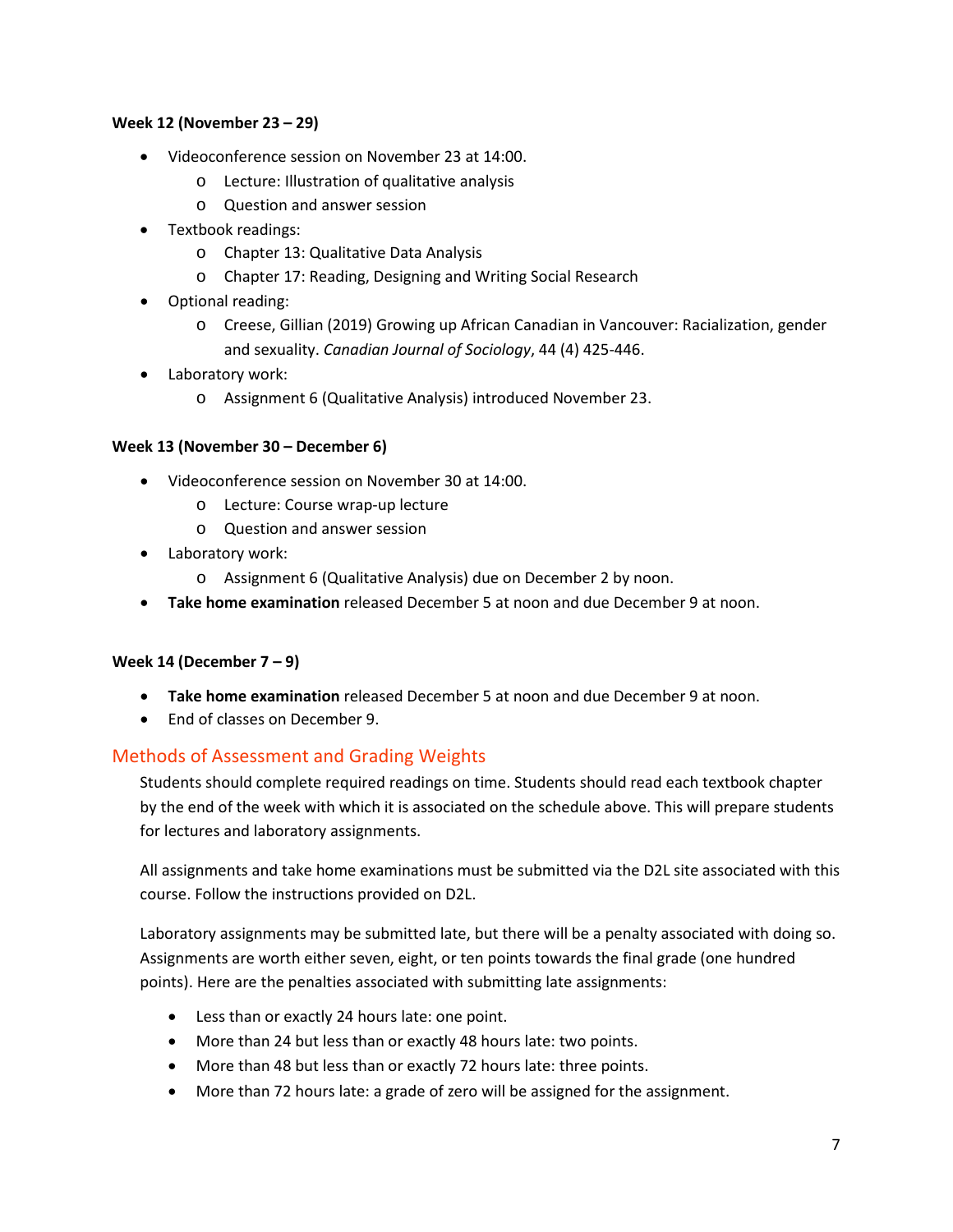Take home examinations may not be submitted late. Students will have a period of four days to complete each take home examination. To ensure fairness to all students, no extensions will be granted.

Grades in this class will be based on the completion of the following requirements:

- Take home examination held from October 13 17 (20%)
- Laboratory assignments  $1 & 2 (2 \times 8 = 16%)$
- Laboratory assignments  $3 & 4 (2 \times 7 = 14\%)$
- Laboratory assignments  $5 & 6 (2 \times 10 = 20%)$
- Take home examination held from December  $5 9$  (30%)

## Final Exam Information

There is no registrar-scheduled final examination for this course.

## Grading Scale

Letter grades will be assigned and submitted to the registrar based on the following scale.

| Grade     | Percent range  | <b>Grade Point Value</b> | <b>Description</b>                                                                    |
|-----------|----------------|--------------------------|---------------------------------------------------------------------------------------|
| A+        | $96 - 100%$    | 4.0                      | Outstanding performance                                                               |
| A         | $90 - 95.99%$  | 4.0                      | <b>Excellent performance</b>                                                          |
| A-        | $85 - 89.99%$  | 3.7                      | Approaching excellent performance                                                     |
| $B+$      | $80 - 84.99\%$ | 3.3                      | Exceeding good performance                                                            |
| B         | $75 - 79.99\%$ | 3.0                      | Good performance                                                                      |
| <b>B-</b> | $70 - 74.99%$  | 2.7                      | Approaching good performance                                                          |
| $C+$      | $67 - 69.99\%$ | 2.3                      | Exceeding satisfactory performance                                                    |
| C         | $63 - 66.99\%$ | 2.0                      | Satisfactory performance                                                              |
| $C -$     | $59 - 62.99%$  | 1.7                      | Approaching satisfactory performance                                                  |
| D+        | $55 - 58.99%$  | 1.3                      | Marginal pass. Insufficient preparation for<br>subsequent courses in the same subject |
| D         | $50 - 54.99%$  | 1.0                      | Minimal Pass. Insufficient preparation for<br>subsequent courses in the same subject. |
| F         | <50%           | 0                        | Failure. Did not meet course requirements.                                            |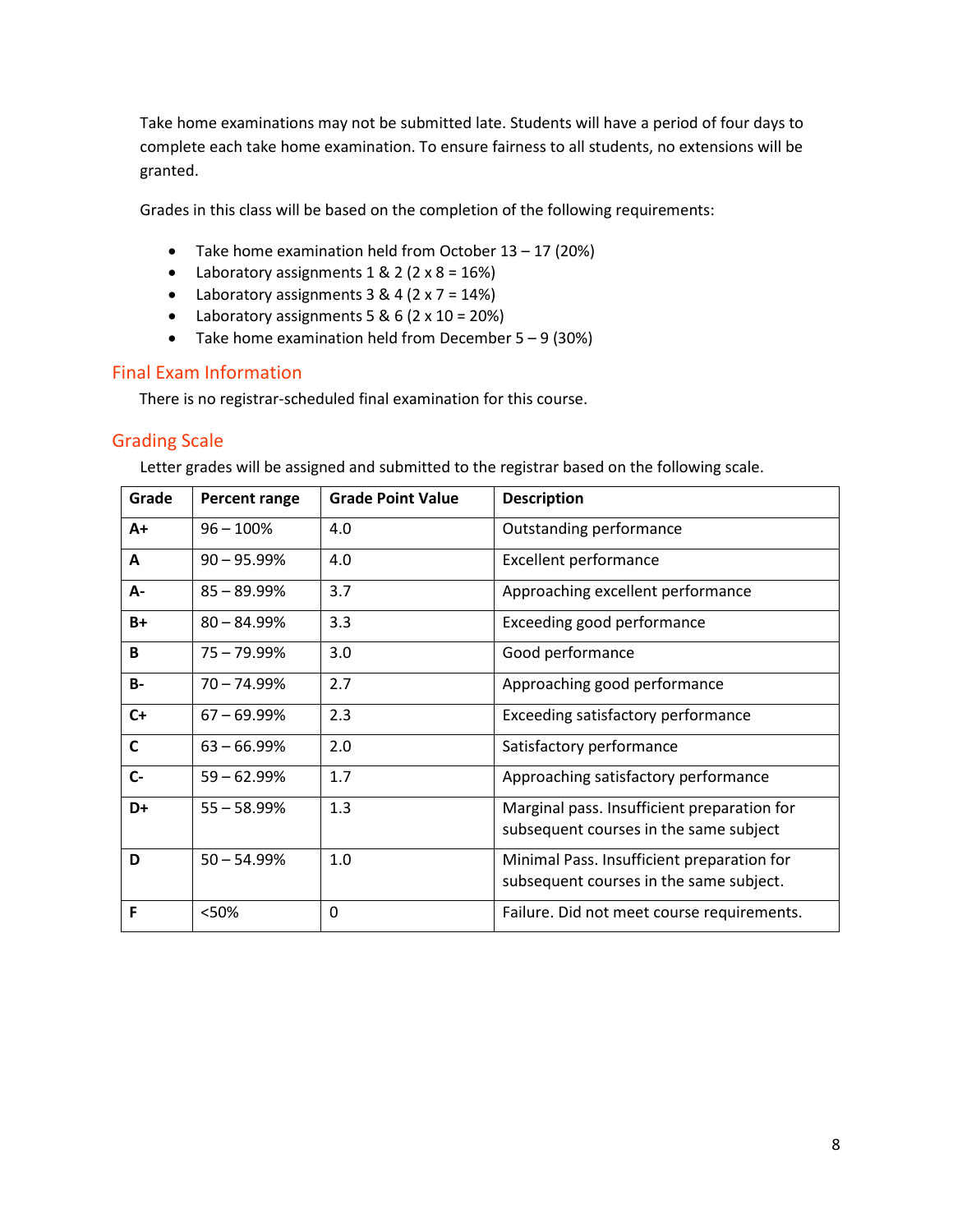## Absences and Deferrals

Students who do not submit an assignment or examination should inform the instructor as soon as possible. If the reason provided is acceptable, the instructor may approve an alternative arrangement. However, since all assignments and examinations in this course are of a "take home" nature, alternative arrangements will be granted rarely and only if warranted by circumstances. Note that penalties for the late submission of assignments are clearly outlined above.

**Deferred Term Work Form:** Deferral of term work past the end of a term requires a form to be filled out by the student and submitted, along with any supporting documentation, to the instructor. The form is available at:

<https://live-ucalgary.ucalgary.ca/sites/default/files/teams/14/deferral-of-term-work-2020.pdf> Once an extension date has been agreed between instructor and student, the instructor will email the form to the Faculty of Arts Program Information Centre (ascarts@ucalgary.ca) for approval by the Associate Dean.

## Grade Reappraisal

Within one week of the date the exam/assignment is returned, students seeking reappraisal of examinations or assignments must submit a written response to the instructor explaining the basis for reconsideration of one's mark. The instructor will reconsider the grade assigned and will then book a time with the student to discuss his or her work and rationale. It should be noted that a reassessed grade may be raised, lowered, or remain the same.

## Handing in Papers, Assignments

- 1. All assignments and examinations must be submitted via D2L in accordance with instructions.
- 2. The main Sociology Department office does not deal with any course-related matters. Please speak directly to your instructor.
- 3. Final grades are not posted by the Sociology Department. They are only available online.

## Guidelines for Zoom Sessions

Zoom is a video conferencing program that will allow us to meet at the times identified above for a "live" video conference.

To help ensure Zoom sessions are private, do not share the Zoom link or password with others, or on any social media platforms. Zoom links and passwords are only intended for students registered in the course. Zoom recordings and materials presented in Zoom, including any teaching materials, must not be shared, distributed or published without the instructor's permission.

The use of video conferencing programs relies on participants to act ethically, honestly and with integrity; and in accordance with the principles of fairness, good faith, and respect (as per the Code [of Conduct\)](https://www.ucalgary.ca/policies/files/policies/code-of-conduct.pdf). When entering Zoom or other video conferencing sessions (such as MS Teams), you play a role in helping create an effective, safe and respectful learning environment. Please be mindful of how your behavior in these sessions may affect others. Participants are required to use names officially associated with their UCID (legal or preferred names listed in the Student Centre) when engaging in these activities. Instructors/moderators can remove those whose names do not appear on class rosters. Non-compliance may be investigated under relevant University of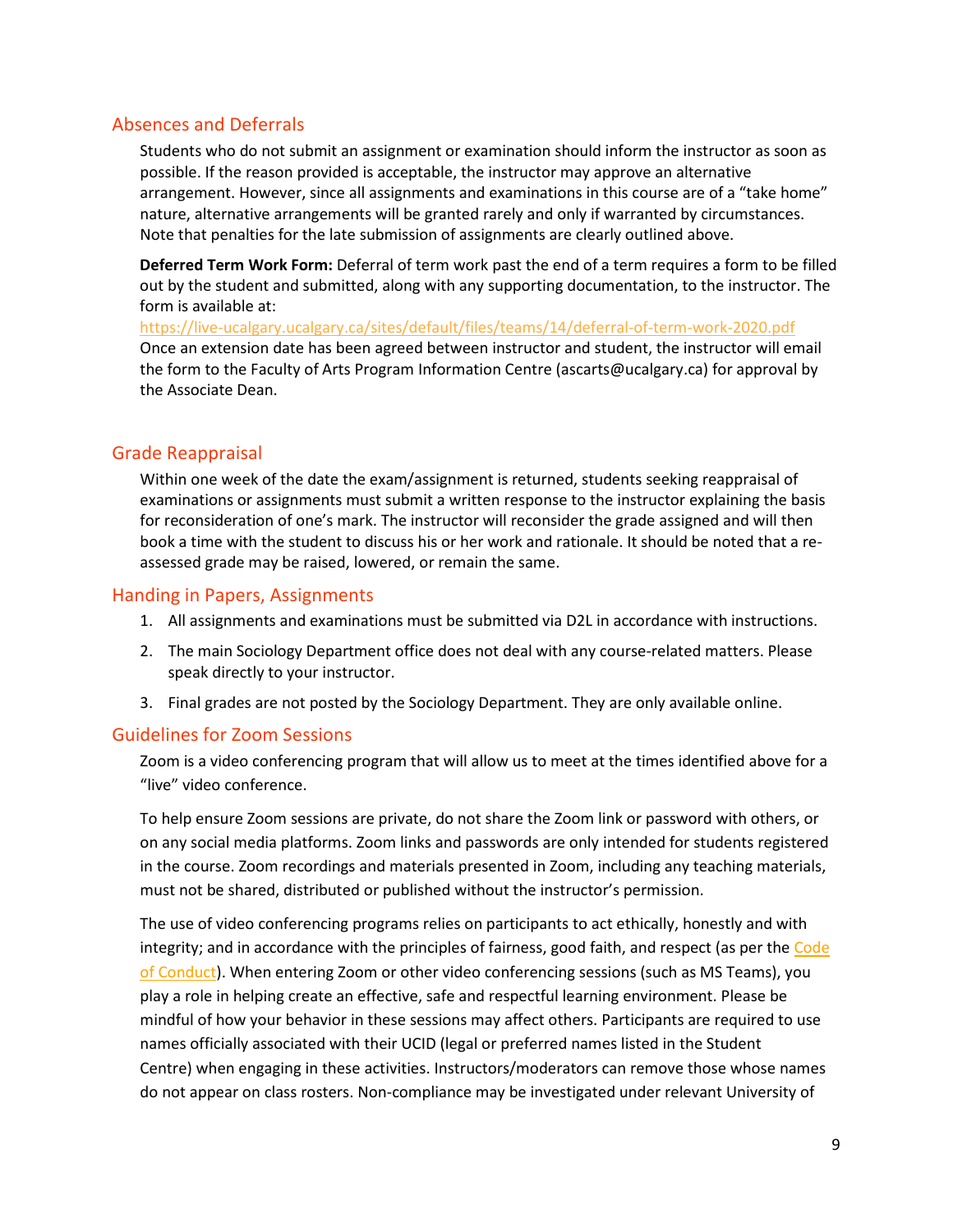Calgary conduct policies (e.g., **[Student Non-Academic Misconduct Policy\)](https://ucalgary.ca/policies/files/policies/non-academic-misconduct-policy.pdf)**. If participants have difficulties complying with this requirement, they should email the instructor of the class explaining why, so the instructor may consider whether to grant an exception, and on what terms. For more information on how to get the most out of your zoom sessions visit: <https://elearn.ucalgary.ca/guidelines-for-zoom/> .

Please be prepared, as best as you are able, to join class in a quiet space that will allow you to be fully engaged in Zoom sessions. Students will be advised by their instructor when they are expected to turn on their webcam (for group work, presentations, etc.).

The instructor will record online Zoom class sessions for the purposes of supporting student learning in this class – such as making the recording available for review of the session or for students who miss a session.

### Research Ethics

Students are advised that any research with human subjects – including any interviewing (even with friends and family), opinion polling, or unobtrusive observation – must have the approval of the Faculty Ethics Committee. In completing course requirements, students must not undertake any human subjects research without discussing their plans with the instructor, to determine if ethics approval is required.

### Copyright Legislation

All students are required to read the University of Calgary policy on Acceptable Use of Material Protected by Copyright [\(https://www.ucalgary.ca/policies/files/policies/acceptable-use-of-material](https://www.ucalgary.ca/policies/files/policies/acceptable-use-of-material-protected-by-copyright-policy.pdf)[protected-by-copyright-policy.pdf\)](https://www.ucalgary.ca/policies/files/policies/acceptable-use-of-material-protected-by-copyright-policy.pdf) and requirements of the Copyright Act [\(https://laws](https://laws-lois.justice.gc.ca/eng/acts/C-42/index.html)[lois.justice.gc.ca/eng/acts/C-42/index.html\)](https://laws-lois.justice.gc.ca/eng/acts/C-42/index.html) to ensure they are aware of the consequences of unauthorized sharing of course materials (including instructor notes, electronic versions of textbooks etc.). Students who use material protected by copyright in violation of this policy may be disciplined under the Non-Academic Misconduct Policy.

### Instructor Intellectual Property

Course materials created by professor(s) (including course outlines, presentations and posted notes, labs, case studies, assignments and exams) remain the intellectual property of the professor(s). These materials may NOT be reproduced, redistributed or copied without the explicit consent of the professor. The posting of course materials to third party websites such as note-sharing sites without permission is prohibited. Sharing of extracts of these course materials with other students enrolled in the course at the same time may be allowed under fair dealing.

## Recording of Lectures

Note that the audio or video recording of lectures and taking screengrabs of PowerPoint slides during the lecture are not permitted without explicit authorization. The non-authorized media recording of lectures is inconsistent with the Code of Conduct and may result in discipline in accordance with the Student Non-Academic Misconduct Policy and Procedure. For more information click here: [https://www.ucalgary.ca/policies/files/policies/non-academic-misconduct](https://www.ucalgary.ca/policies/files/policies/non-academic-misconduct-policy.pdf)[policy.pdf.](https://www.ucalgary.ca/policies/files/policies/non-academic-misconduct-policy.pdf)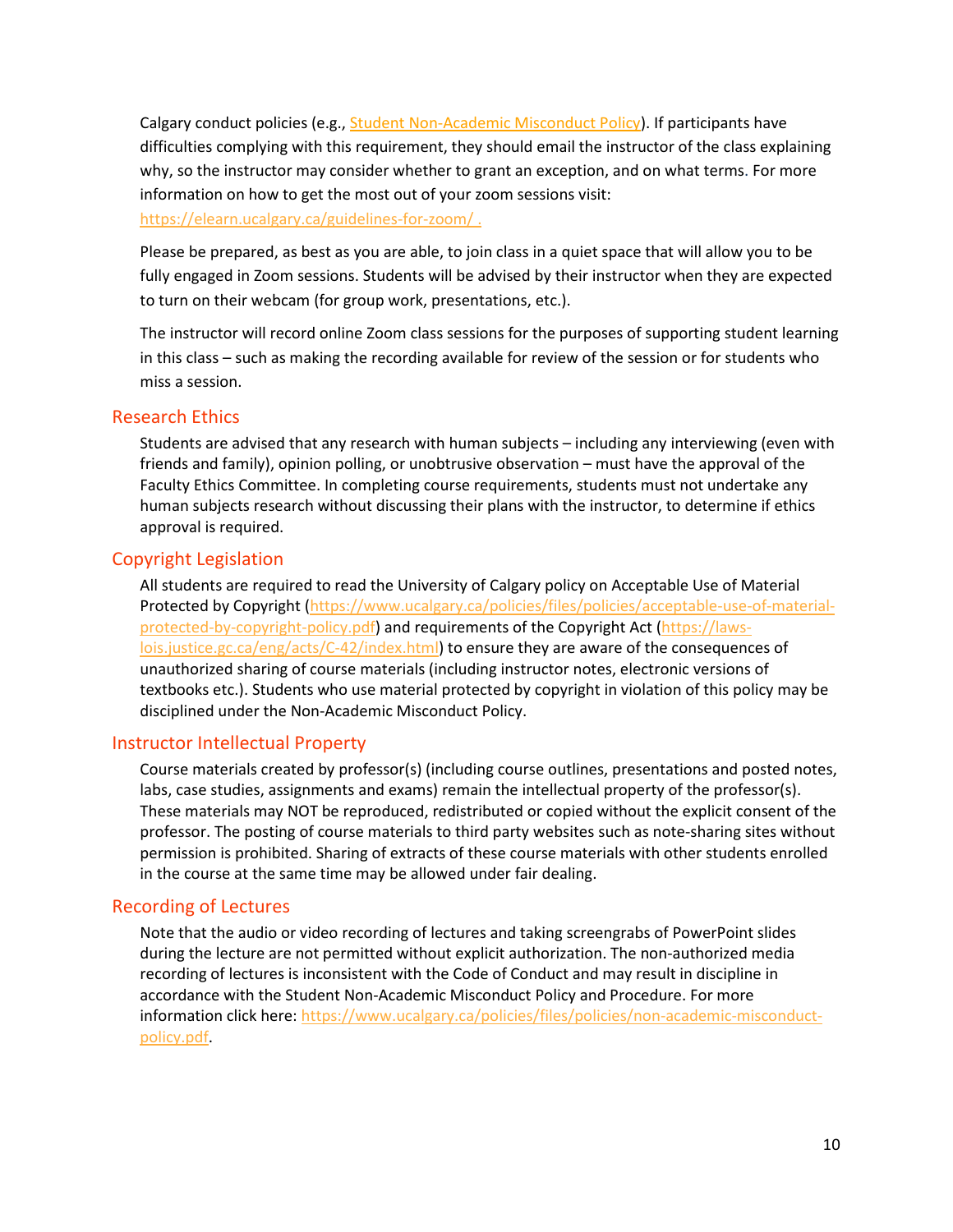### Sharing of Lecture Notes and Exam Questions

Note that publicly sharing lectures notes and exam questions on 3rd party sites such as OneClass, StudyBlue, Quizlet, Course Hero, etc. is not permitted. If you wish to use these helpful studying tools, make sure you adjust your privacy settings accordingly. Any violations are subject to investigation under the UofC Student Non-Academic Misconduct Policy. For more information, click here[:https://www.ucalgary.ca/policies/files/policies/non-academic-misconduct-policy.pdf.](https://www.ucalgary.ca/policies/files/policies/non-academic-misconduct-policy.pdf)

### Academic Misconduct

Please refer to the website listed below for information on University of Calgary policies on Plagiarism/Cheating/Other Academic Misconduct: <http://www.ucalgary.ca/pubs/calendar/current/k.html>

### Academic Accommodation

Students seeking an accommodation based on disability or medical concerns should contact Student Accessibility Services; SAS will process the request and issue letters of accommodation to instructors. For additional information on support services and accommodations for students with disabilities, visit www.ucalgary.ca/access/. Students who require an accommodation in relation to their coursework based on a protected ground other than disability should communicate this need in writing to their Instructor. The full policy on Student Accommodations is available at: <http://www.ucalgary.ca/policies/files/policies/student-accommodation-policy.pdf>

Students needing an Accommodation based on a Protected Ground other than Disability, should communicate this need, preferably in writing, to the course instructor.

### Libraries & Cultural Resources

To contact your librarian or find out about the resources and services available to sociology students go to the Sociology Library guide:<https://library.ucalgary.ca/guides/sociology>

To access the main Library website go to: [https://library.ucalgary.ca](https://library.ucalgary.ca/)

### Wellness and Mental Health Resources

The University of Calgary recognizes the pivotal role that mental health plays in physical health, social connectedness and academic success, and aspires to create a caring and supportive campus community where individuals can freely talk about mental health and receive support when needed. We encourage you to explore the excellent mental health resources available throughout the university community, such as counselling, self-help resources, peer support or skills-building available through Student Wellness Services (Room 370 MacEwan Student Centre, [https://www.ucalgary.ca/wellness-services/services/mental-health-services\)](https://www.ucalgary.ca/wellness-services/services/mental-health-services) and the Campus Mental Health Strategy [\(http://www.ucalgary.ca/mentalhealth/\)](http://www.ucalgary.ca/mentalhealth/).

#### Student Success Centre

The Student Success Centre provides services and programs to ensure students can make the most of their time at the University of Calgary. Our advisors, learning support staff, and writing support staff assist students in enhancing their skills and achieving their academic goals. They provide tailored learning support and advising programs, as well as one-on-one services, free of charge to all undergraduate and graduate students. For more information visit: <https://www.ucalgary.ca/student-services/student-success>